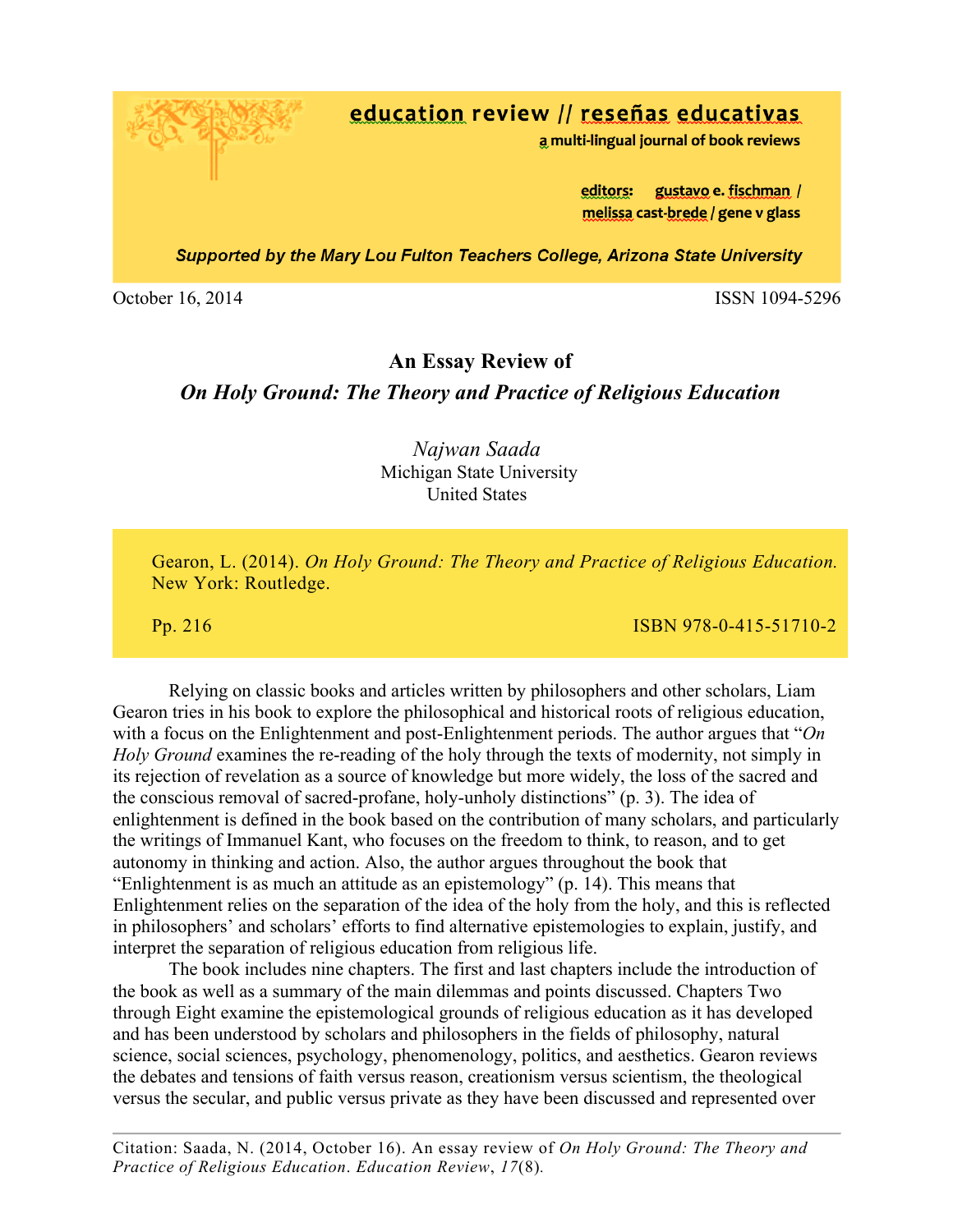time by proponents and opponents of religion in the disciplines above. In this historical analysis, the author tries to answer the epistemological, moral, and existential question of what the grounds of religious education are, if religious education is no longer grounded in the religious life. At the end of each chapter the author also briefly discusses how the different disciplines have informed the field of religious education in schools.

In the second chapter, which deals with philosophy, theology, and religious education, the author discusses the debates about religious education in schools and whether religious education is based on a distinctive knowledge, and is therefore impossible to teach within a secular and liberal curriculum; some scholars have argued that religion is indeed a distinctive mode of knowledge, but it may nevertheless be taught in schools. Also, there is a controversy among scholars about whether schools can provide children with the philosophical tools needed to evaluate religious truth claims, and to choose, in the name of liberal education, the truth claim which makes the most sense to them. It is assumed that this approach in teaching religion will lead to inter-religious tolerance and may work against fundamentalism of all kinds. On the other hand, this kind of pedagogy has been attacked by religious and social conservatives, who have argued that this will reduce the meaning and purpose of religious experience to epistemological measures. One resolution is suggested by Puolimatka and Tirri (2000) who suggest education for "intelligent belief" and a dialogical engagement in religious education.

According to Lewis and Chandley (2012), "Dialogical enquiry in religious education in our classroom communities, where there can be conflict over truth claims, has an especially valuable part to play in helping young people develop their own sense of identity and belonging. Through helping them to work out, with their peers, their values and beliefs about questions relating to the origin of things and what things really matter to them, philosophical inquiry in religious education facilitates a growing appreciation of belief and culture in the world today" (p. 39).

However, other scholars have criticized ideas of dialogical inquiry, philosophical rationalism, and the use of secular and critical tools in religious education because they may oppress alternative ways of knowing (Strhan, 2010). They have argued that these methods of teaching about religions do not recognize the personal experience of religious belief and practice, and that they can be used for political manipulation. Hyslop-Margison and Peterson (2012) argue for the impossibility of examining religious truths in schools because there is a problem " articulating how religious claims might be evaluated epistemologically" (p. 40); because there is no unified or agreed upon standards to evaluate these claims among parents, teachers, and students; and because, "the ground required to support religious truth claims is itself epistemologically problematic" (p. 40). In short, there is still significant debate among scholars about the purposes of religious education in schools—whether it is important for itself, or if it is a means for other goals in society, as well as how to engage students in philosophical reasoning or in measuring the truth claims of different religions.

In the third chapter, which is about the natural sciences and religious education, the author argues that Darwin's theory about evolution and natural selection affected religion and theology more than philosophical rationalism has. He argues that scientific development during the nineteenth and twenties centuries challenged the definition and the meaning of what is sinful, assuming that it is context-based and that changes in the economic and social conditions of people's lives in the last two centuries legitimized scientific input on what is right and wrong.

In recognizing the limitations of critical reasoning alone in understanding and knowing the world, Gearon relies on the contribution of Midgley (2007), who argues that "science and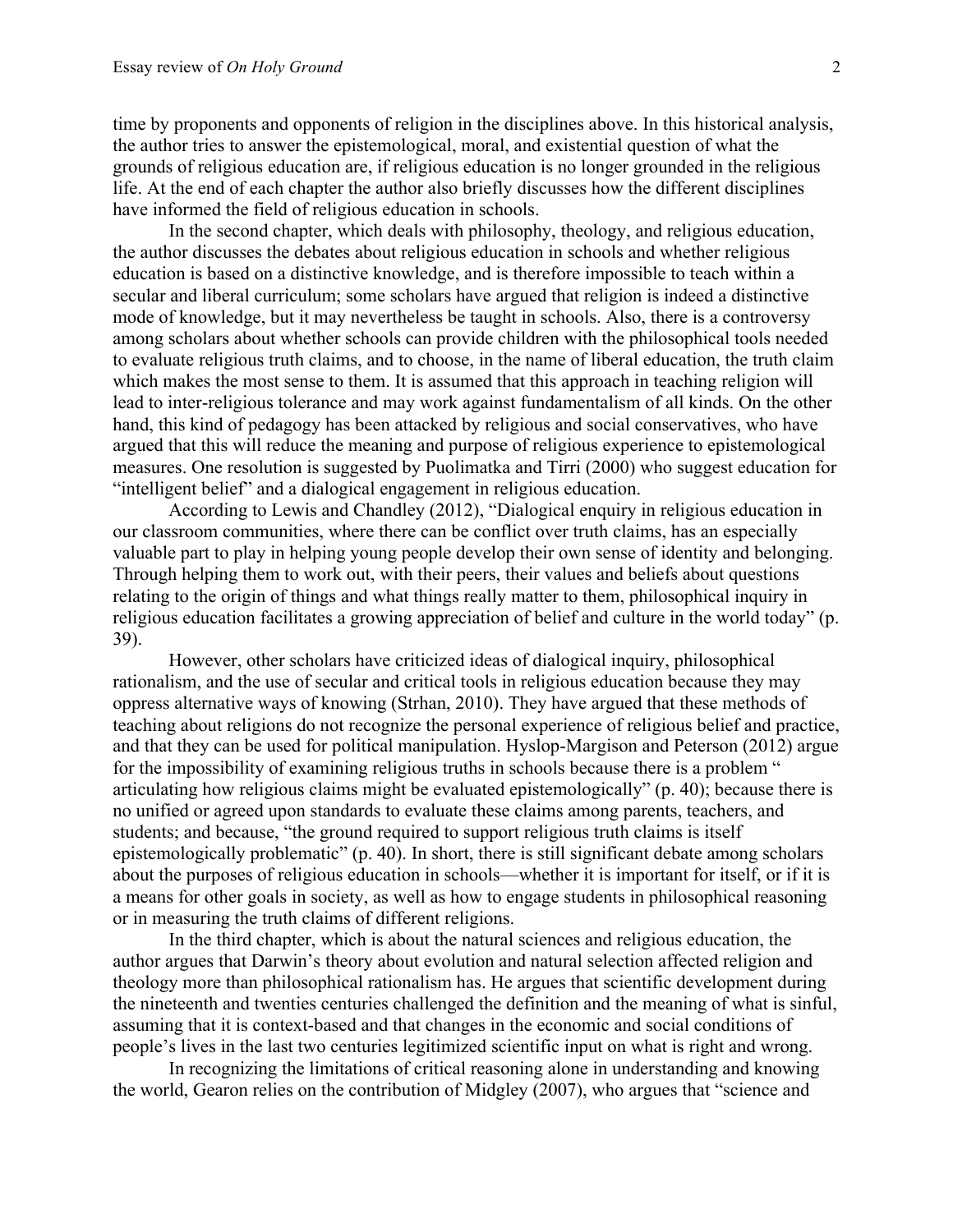religion are, in this regard, a clash not of epistemologies but functions, the former deals in facts, the latter in meaning" (p. 54). The confusion between realms of facts and meaning in antireligious discourse has reinforced the controversy between science and religion, because "God's existence is not a question for the tests of physical science; it belongs to metaphysics" (p. 55). At the same time, the progression of science does not exempt human beings from discussing the ethical/moral implications of science in fields such as the environment, medicine, and the military. Here, Midgley cites Einstein, who argued that religion without science is lame, and science without religion is blind.

In the fourth chapter, which is about the social sciences and religious education, the author cites Durkheim as one of the advocates for religion and its moral function in society: "Religion is a unified system of beliefs and practices relative to sacred things, that is to say, things set apart and surrounded by prohibitions – Beliefs and practices that unite its adherents in a single moral community" (Durkheim, 2001, p. 46). By contrast, Weber's (2002) interpretation of work as a sign of salvation and the development of capitalist economy and industrialized societies in the Protestant nations replaced the values and ideals of religion by rationalizing the modern world. Afterwards, Gearon explains the three types of secularization (linear, nondialectical and dialectical, and non-linear models) as they have been discussed by previous sociologists, and he concluded that patterns of religious education in Europe and at the international level cannot be defined in counter-secularization terms, because they are led by secular and political movements.

In explaining the dynamic relationships between religious education and the social sciences, Gearon cites Wilhoit (1984), who argues that

"throughout this century religious education has been admonished to ground itself on the social sciences. Tremendous benefits were to result; still little has occurred. Social scientists are frustrated because their work is either ignored or misused. Religious educators are frustrated because they are not supplied with answers to the questions they judge to be significant. So it is that educational ideologies, theology, and 'common sense' shape and inform religious education far more than rigorous empirical findings" (Wilhoit, 1984, p. 367).

Gearon closes this chapter with a more optimistic assessment of the contribution of the social sciences to religious education by highlighting the work of Robert Jackson (1997) and his interpretive approach to religious education. According to Gearon, the advantage of this approach is that it "recognizes the inner diversity, fuzzy, edgedness, and contested nature of religious traditions, as well as the complexity of cultural expression and the change from social and individual perspectives" (p. 72). Also, Jackson's method, which was developed relying on the work of Geertz (1973), works through the three components of representation, interpretation, and reflexivity in religious education.

In short, Jackson's interpretive method "takes a critical stance towards western, post-Enlightenment models of representing world religions as homogeneous belief systems, whose essence is expressed through set structures and whose membership is seen in terms of necessary and sufficient conditions" (Jackson, 2011b, p. 191). It aims to educate students for recognizing, respecting, and understanding other religious traditions and their own sense of identity. Gearon concludes that religious education encompasses elements of theological, educational, and social science disciplines, and that the purpose and method of religious education depends on the meaning and end of religion itself.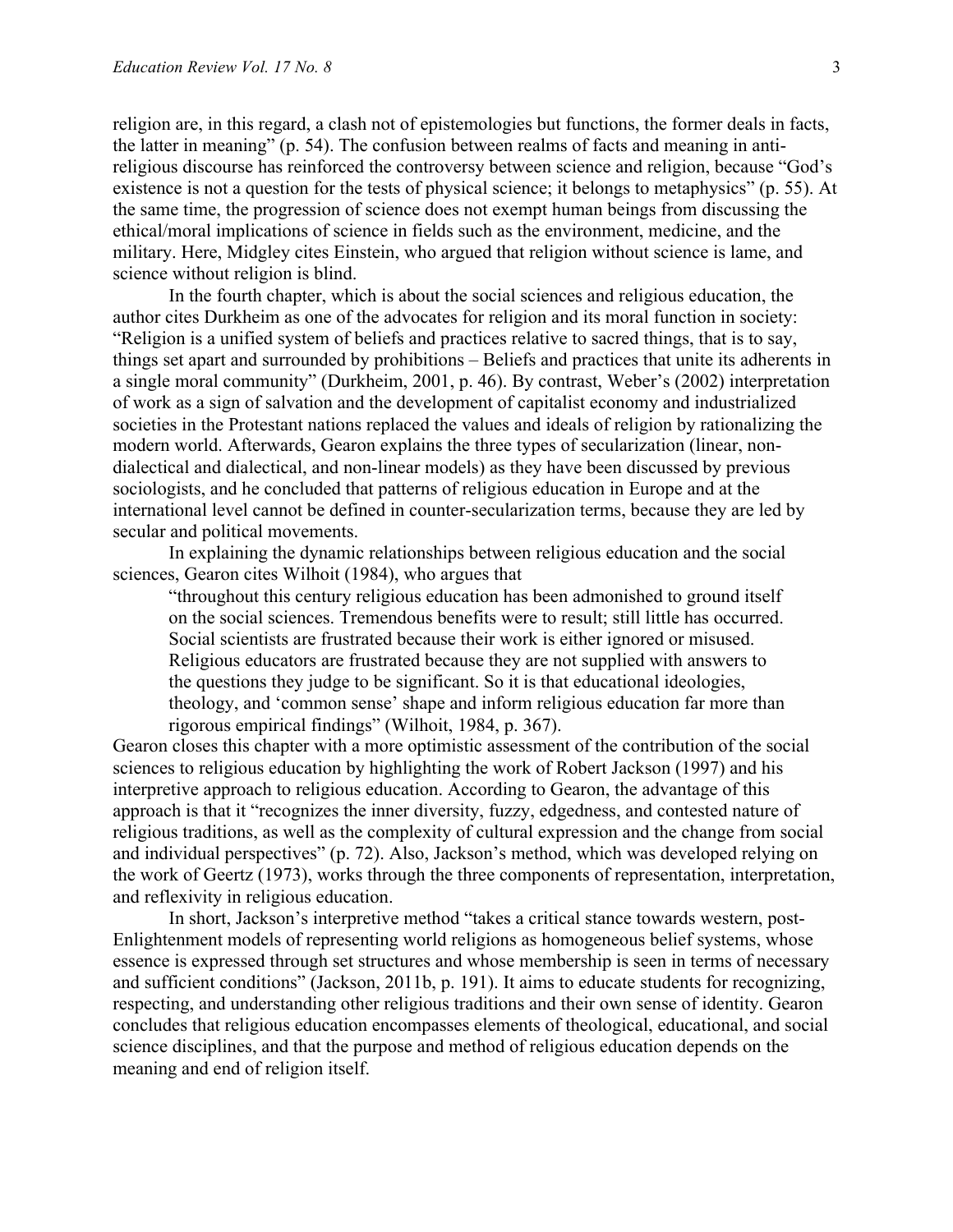The fifth chapter deals with psychology, spirituality, and religious education. Here the author reviews the different psychological theories about the development of students' faith and spirituality, with a focus on the contributions of Freud (1985) and Jung (2010). Freud views religion as a repressive mechanism which helps to control the instinctual forces within human beings, and therefore the growth of civilizations. Also, he argues that "not all desires can and should be satisfied. This would result in anarchy, disorder and ultimately, the destruction of civilization. Reason not instinct should therefore rule" (Gearon, 2014, p. 83). Freud supports conscious reason over unconscious irrationality.

Unlike Freud, Jung (2010) views the unconscious as "a vast reservoir of psychic material inherited from a primeval past" (p. 83). He highlights the significance of the integration of consciousness and unconsciousness through a process of individuation. In other words, "the irrational unconsciousness was as much a part of what it was to be human as the rationale conscious" (p. 83). Jung considers the collective unconscious and the supremacy of reason over instincts as the problems of the modern man because the focus on the rational "had led to a complete dissociation of the mind from its unconscious self" (p.84). Therefore, allowing space for the unconscious mind through religious practices, rituals, and symbols will lead to the healing of individuals and societies.

In the same chapter, the author draws on the report of the Royal College of Psychiatrists (RCPSYCH, 2013) in order to show the distinction between religiosity and spirituality: "Religious traditions certainly include individual spirituality, which is universal. But each religion has its own distinct community-based worship, beliefs, sacred texts and traditions. Spirituality is not tied to any particular religious belief or tradition. Although culture and beliefs can play a part in spirituality, every person has their own unique experience of spirituality – it can be a personal experience of anyone, with or without a religious belief. It's there for anyone" (Gearon, 2014, p. 85).

Later in this chapter, the author explains the contribution of cognitive theories to our understanding of the development of children's faith and religious identities. The discussions of Piaget's (1957) theory of children's cognitive development and Kohlberg's (1981) theory of moral development have pushed the field of religious education to view the differences between religions as cultural expressions, while all human beings share essential stages of religious/ spiritual development. One of the psychological models of faith development is suggested by Fowler (1981), who develops seven stages for faith development. Fowler's work, as argued by Gearon, encourages the language of spirituality rather than religiosity in education and the scholarly community. Gearon argues that understanding religion as a spiritual and/or psychological experience is seen as liberating in both philosophical as well as political terms. Philosophically, it views religion as individual meaning-making, and politically, it reduces the significance of doctrine and theology in religious education and allows for bridges between and across religions.

In chapter six, the author deals with the phenomenological aspects of religious education. Phenomenology highlights the neutrality of consciousness and "an epistemological undertaking to know things as they are in themselves" (p. 106). It gives priority to things known intuitively and to values, beliefs, dispositions, attitudes, decisions, and hopes as they are lived and expressed by human beings (Husserl, 1927). Phenomenology "enables us to understand the corresponding subjective experiences as they become conscious, as they appear" (p. 103). This means that we cannot know the world as it is, but we perceive reality as it is mediated by psychological factors, such as language, meaning-making, and intentions.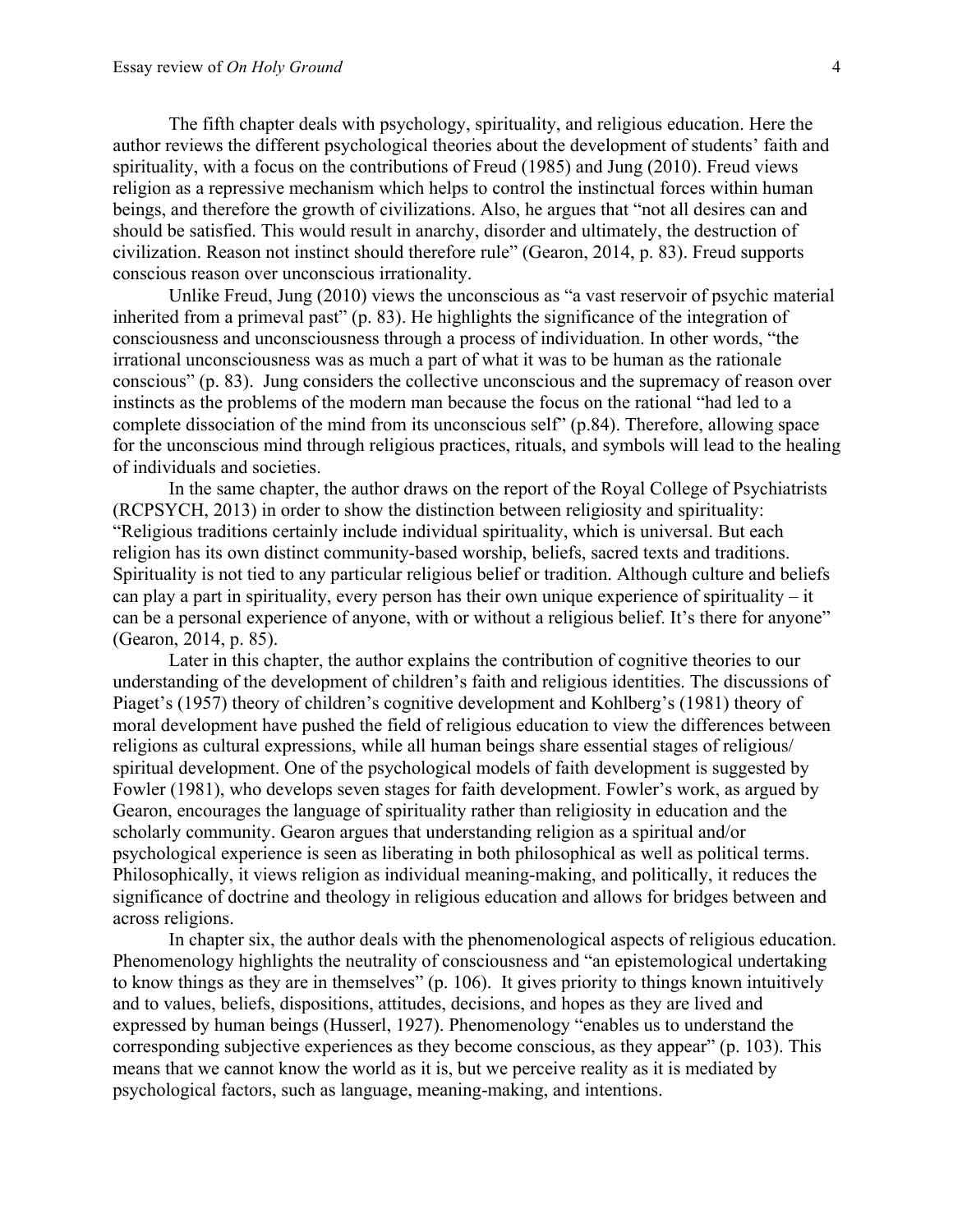Ninian Smart (1969) is a leading figure in making the connection between phenomenology and religious studies. He describes seven components in the essence of any religion, and his theory informed religious education in schools. These are the doctrinal, mythological, ethical, ritual, experiential, social, and material dimensions. Smart encouraged a multi-disciplinary investigation of the religious experience, and that we can understand the religious experience without necessarily being believers. Phenomenology in religious education has been criticized for its relativizing and romanticizing of religious truth and its failure to answer how open in particular to the religious perspective of others could one be without undermining a personal faith commitment. Smart's legacy in religious education is still disputed.

In chapter seven, the author addresses the politics of religious education; he argues that since the Enlightenment, "religion has been separated from political power as well as repressed by it" (p. 111). Historically, this was manifested through the development of modern liberal democracy, as well as through the rise of political extremism and totalitarianism. The establishment of the state and the secularization of sovereignty as a result of the French Revolution pushed Christianity away from defining social, political, and moral relations in society. Maier (2007) summarizes that by saying, "The supremacy of the church over the state weakens to the point where the system ultimately reverts into its opposite form: the superiority of the state over the church" (p. 197).

However, other scholars, such as Habermas (2006) and Shabani (2011), challenge the dichotomy between state and religion, and they tries to answer Rawls's (2005) question: "How is it possible for there to exist over time a just and stable society of free and equal citizens who still remain profoundly divided by religious, philosophical, and moral doctrines?" (p. 3-4). For instance, Habermas (2006) arguesthat "arguments from a more generously dimensioned political role for religion that are incompatible with the secular nature of the state should not be confused with justifiable objections to a secularist understanding of democracy and the rule of the law" (p.6). This means that democratic countries should maintain the impartiality of their institutions and at the same time allow religious groups and individuals to share their morality and ideals for discussion in the public sphere.

Gearon also reviews the status of religious education across the world and how it has been influenced by legal and political contexts in the book *Routledge International Handbook of Religious Education* (Davis & Miroshnikova, 2013). Then he summarizes the major trends of religious education in Europe as they are discussed by Willaime (2007) and Ferrari (2013). The first trend is one that does not for any kind of religious education in public schools. The second model allows for non-denominational and non-confessional education about religions. The third trend accepts the denominational teaching of religion for dominating religions in the country. Apparently, religious education in many countries today tries to comply with the universal standards of human rights and democratic citizenship. However, Gearon argues that one of the limitations of politicizing religious education or teaching religion with political ends in mind is the possibility of ignoring other epistemological purposes of religious education.

In Chapter Eight, the author deals with the aesthetics of religious education. He describes the Enlightenment as having two sides, the rational aspect, which led to the development of the natural scientific methods and other sciences; and the non-rational element, which stressed creativity, self-expression, and the search for meaning, and found expression in aesthetic theories. Gearon argues that "the aesthetic in religious education is not simply a means of teaching about religions but also of contributing to spiritual development" (p. 146). In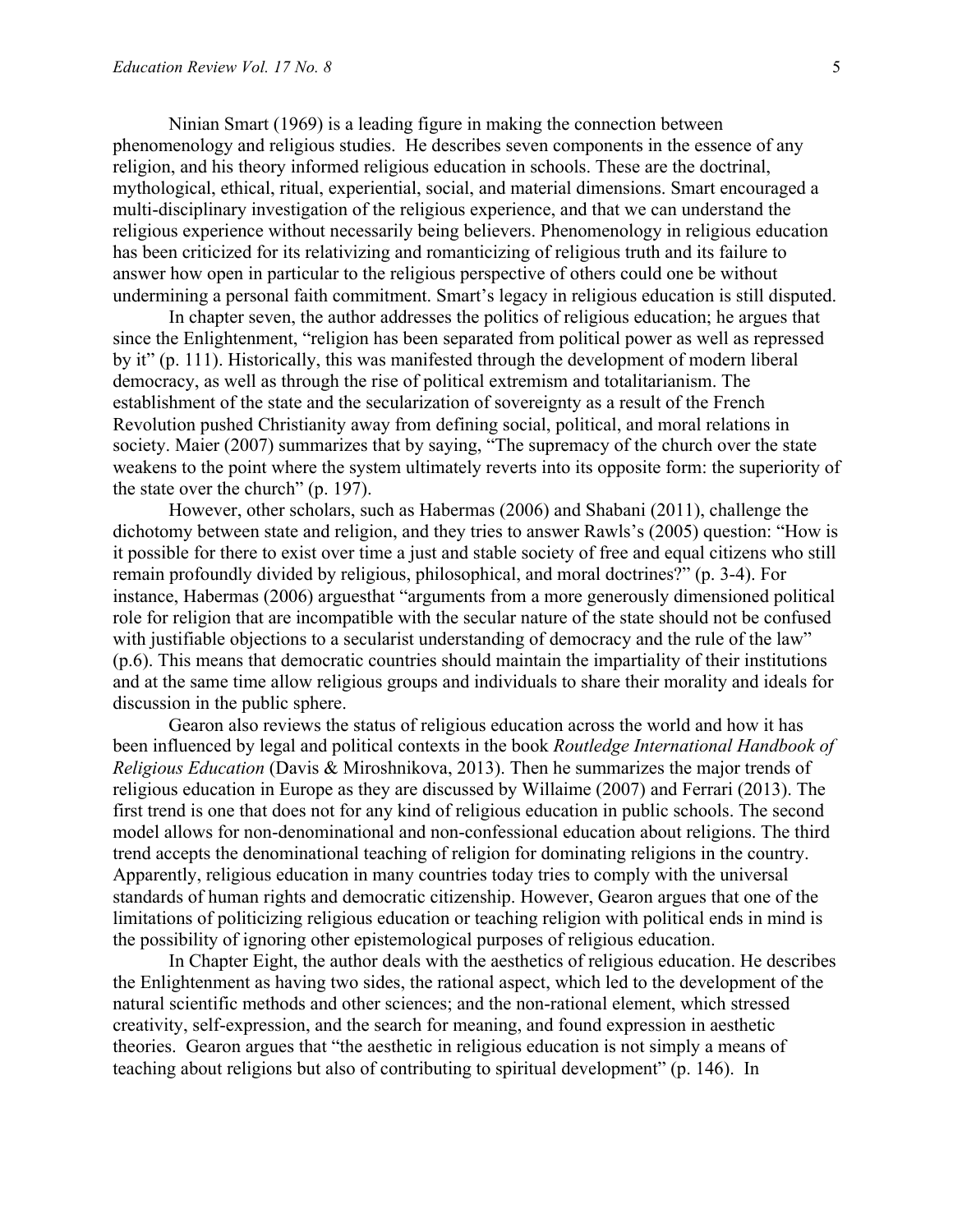supporting the possible implications of the arts in religious education, the author cites Miller (2003, p. 211), who supported the use of visual arts:

- The use of the arts to promote awareness and the exploration of mystery and the transcendent in pupils;
- Phenomenological approaches to religious education, in which the arts enable pupils to enter empathetically into religious experience and practice;
- The promotion of pupils' spiritual development through imagination and reflection on the arts;
- Creativity as a means of expressing and deepening the understanding and religious awareness of students and their teachers.

In other words, the arts, such as drama, poetry, story, and the visual arts can be used in religious education because they promote the language of metaphor, the expression of students' inner voices, meaning, inwardness, spirituality, and the search for the sacred. As such, "the use of art in religious education has become… not simply a part of the representation of the holy but its generation, not simply a theme but a method" (p. 144).

In the last chapter, Gearon further explains the meaning of the separation of the idea of the holy from the holy, which is at the center of modern and secular religious education. He argues that three principles, or "enlightened epistemological parameters" (p. 150), illuminate the distinction between the idea of the holy and the holy. These are *rationality,* which means the autonomy of reason, freedom of will, and action at the personal and political levels; the principle of *secularity,* "a directness of purpose to worldly concern by removing the transcendent as a term accessible to reason" (p. 150); and the principle of *temporality,* which refers to "an understanding of time which, given the first two principles, focuses on the here and now" (p. 150). These principles work against the three characteristics of the holy life, which are *faith,* assuming that God alone is the guidance, the *eternal,* which means that we are living a temporal life and we need work for the eternal life in the hereafter, and *sanctification,* which assumes that "the world is an instrument not an end of the holy life" (p. 152).

One advantage of the structure of this book is that the author brings the arguments of the advocators of and the opponents to religious education into his discussion of the relationship between religion and the different disciplines I mentioned above. However, the author's philosophical and historical orientation can be overwhelming and it is at times difficult (for this reader) to follow the development of his argument. For instance, I found Gearon's separation of the *idea* of the holy from the holy less than helpful in the context of the analysis. It would be more illuminating if he used terms such as [secularizing, rationalizing, or modernizing religious, education which are still debatable among scholars and philosophers] – confusing sentence structure. Are 'secularizing,' 'rationalizing,' etc. supposed to modify 'education?'.

I perceived four additional limitations of the author's approach. First, it would be very helpful if Gearon clarified, in his analysis in the different chapters, whether he was addressing religious education within public schools or in religious schools. This distinction becomes clear in the chapter about the politics of religion, and I think it is relevant to other chapters too. Second, the author relied basically, in his analysis, on a European/Western epistemology. Consequently he does not recognize the evolution of theology and religious education in nonwestern nations and cultures. Perhaps the separation of the idea of the holy from the holy life is unique to the history of religion in Europe and is thus not easily applicable to other societies and/or other religions. Although the author stated, from the very beginning, that he wrote from a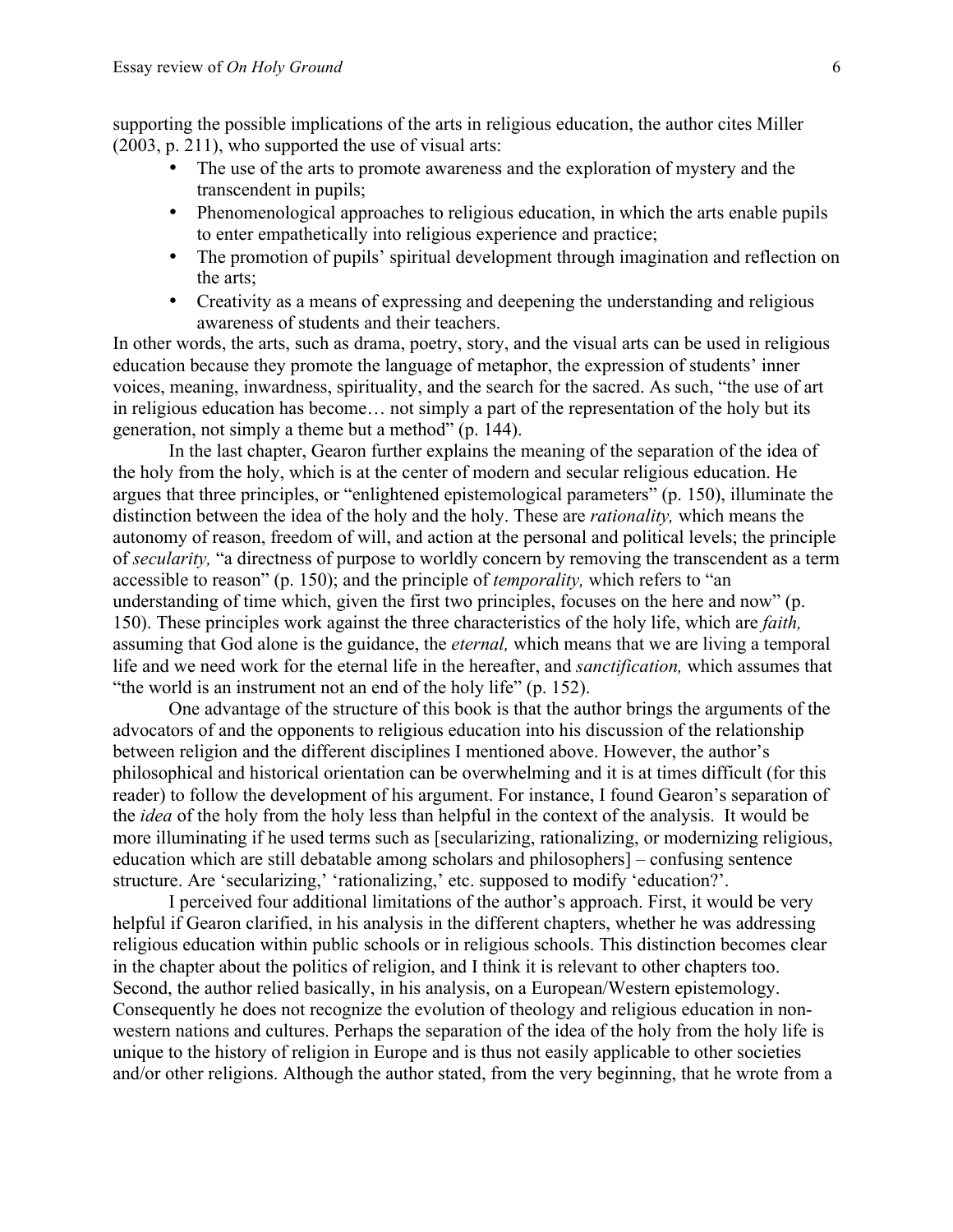western perspective, this approach limits our understanding of religious education to the European and Christian contexts.

Third, the book does not include enough attention to the empirical research in the field, including how students and teachers think about religious issues, or how schools have worked to bridge the tension between the personal, social, and political purposes of religious education. In other words, reading the book allows a greater understanding of the history of ideas and the major dilemmas in the field, but not the current state of research in these areas. Finally, since the book's title includes the practice of religious education, I expected to see more explanation about the pedagogy of religious education, or how the different theories of religious education have informed the work of teachers and the curriculum they use in their schools. In other words, the book focuses on discussing the "why" and the "what" of religious education, and less on the "how." Devoting more than passing attention to the "how" and also to the practical language of religious education would make Gearon's book even more relevant to the teachers and practitioners he presumably aims to reach.

#### References

- Davis, D. H., & Miroshnikova, E. (2013). *The Routledge international handbook of religious education*. London: Routledge.
- Durkheim, E. (2001). *The elementary forms of the religious life.* Oxford: Oxford University Press.
- Ferrari, S. (2013). Religious education in the European Union. In D.H. Davis & E. Miroshnikova (Eds.), *The Routledge international handbook of religious education* (pp. 100-103). New York: Routledge.
- Fowler, J. W. (1981). *Stages of faith: The psychology of human development and the quest for meaning*. San Francisco: Harper and Row.
- Freud, S. (1985). *Civilization, society and religion: Group psychology and the analysis of the ego, future of an illusion and civilization and its discontents*. London: Penguin.
- Geertz, C. (1973). *The interpretation of cultures*. New York: Basic Books.
- Habermas, J. (2006). Religion in the public square. *European Journal of Philosophy, 14*, 1-25.
- Husserl, E. (1927). Phenomenology, Edmund Husserl's article for the Encyclopedia Britannica trans. R. E. Palmer. *Journal of the British Society for Phenomenology, 2*, 77-90.
- Hyslop-Margison, E. J., & Peterson. P. (2012). Epistemic evaluation of religious claims in public schools. A response to Suzanne Rosenblith. *Religion and Education, 39*, 3-12.
- Jackson, R. (1997*). Religious education: An interpretive approach*. London: Hodder Murray.
- Jackson, R. (2011b). The interpretive approach as a research tool: Inside the REDCo Project. *British Journal of Religious Education, 33*, 189-208.
- Jung, C.G. (2010). *The undiscovered self: With symbols and the interpretation of dreams*. Trans. R.F.C. Hull and S. Shamdasani, Princeton, NJ: Princeton University Press.
- Kohlberg, L. (1981). *The philosophy of moral development: Moral stages and the idea of justice*. New York: Harper and Row.
- Lewis, L., & Chandley, N. (2012). *Philosophy for children through the secondary curriculum*. London: Continuum International Publishing.
- Maier, H. (2007). *Totalitarianism and political religion*. Trans. J. Bruhn. London: Routledge.
- Midgley, M. (2007). Intelligent design theory and other ideological problems. *Journal of the Philosophy of Education Society of Great Britain, 15*, 1-48.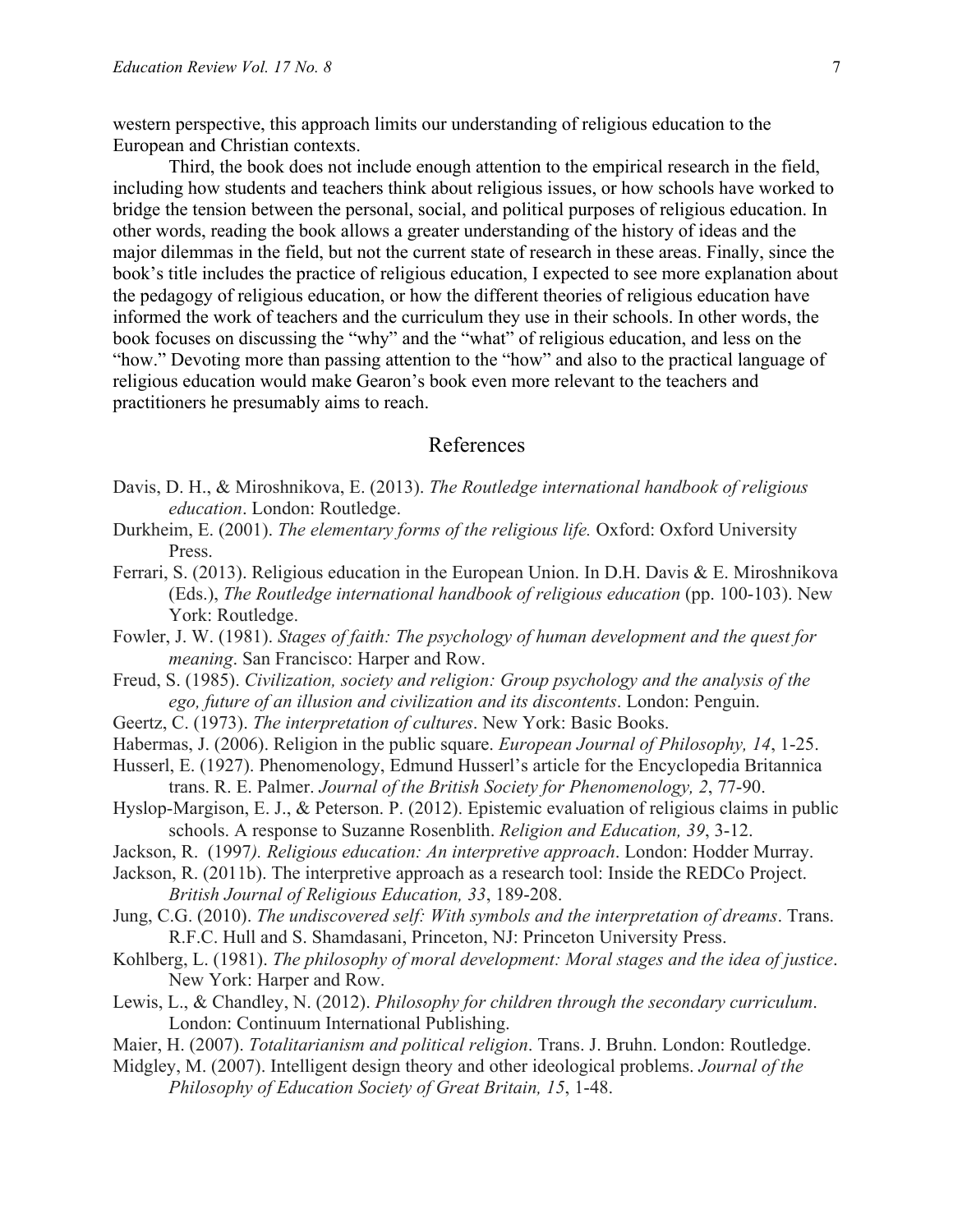- Miller, J. (2003). Using the visual arts in religious education: An analysis and critical evaluation. *British Journal of Religious Education, 25*, 200-213.
- Piaget, J. (1957). *Construction of reality in the child*. London: Routledge and Kegan Paul.
- Puolimatka, T., & Tirri, L. (2000). Religious education in Finland: Promoting intelligent belief. *British Journal of Religious Education, 23*, 38-44.

Rawls, J. (2005). *Political liberalism*. Cambridge, MA: Harvard University Press.

- RCYSYCH (2013). *Spirituality and mental health. Royal College of Psychiatrists*. Retrieved from http://www.rcpsych.ac.uk/expertadvice/treatments/spirituality.aspx/
- Shabani, O. M. (2011). The role of religion in democratic politics: Tolerance and the boundary of public reason. *Religious Education, 106*, 332-346.
- Smart, N. (1969). *The religious experience of mankind*. London: Macmillan.
- Smith, W.C. (1991). *The meaning and end of religion*. Minneapolis: Augsburg.
- Strhan, A. (2010). A religious education otherwise? An examination and proposed interruption of current British practice. *Journal of Philosophy of Education, 44*, 23-44.
- Weber, M. (2002). *The protestant ethic and the spirit of capitalism and other writings*. London: Penguin.
- Wilhoit, J. (1984). The impact of the social sciences on religious education. *Religious Education, 79*, 367-375.
- Willaime, J. P. (2007). Different models of religion and education in Europe. In R. Jackson, S. Miedema, W. Weisse, & J. P. Willaime (Eds.), *Religion and education in Europe: Developments, contexts and debates* (pp. 57-66). Munster: Waxmann.

### About the Reviewer

Najwan Saada

Doctoral Candidate

Michigan State University

saada.najwan@gmail.com

Najwan Saada is a doctoral candidate in Curriculum, Instruction, and Teacher Education at Michigan State University. He is a Palestinian citizen from Israel and his research interests include social studies and citizenship education, curriculum theory, postcolonial theory, teachers' and students' religious identities. Najwan received his B.A. and M.A. in sociology of education from the Hebrew University. His doctoral dissertation deals with the intersection of religion, democracy, and nationalism from postcolonial and power/knowledge theories. Recently he published the article "Teachers' perspectives on citizenship education in Islamic schools in Michigan" in *Theory and Research in Social Education.* In addition, Najwan has contributed an entry on "Islamophobia" to *The Islamic World: An Encyclopedia of History, Culture, and Society*.